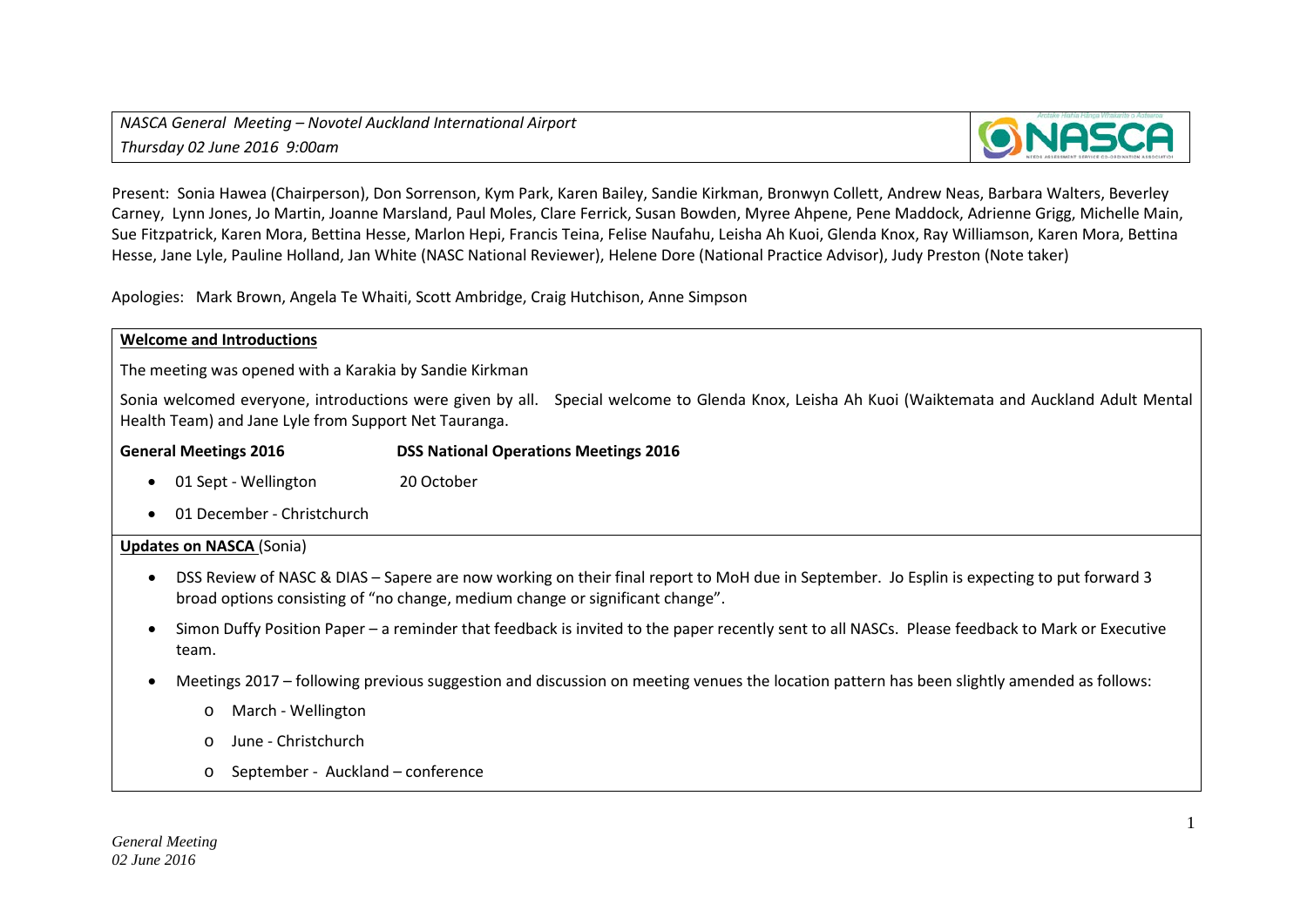## o Wellington - December

# **NASCA Conference 2017**

- Date and Venue: 07-08 September 2017 Waipuna Conference Centre Auckland
- A conference Webpage has now been established and is current. Details will be updated as planning evolves.

# HOP (Sandie updated)

• Sandie referred to the exchange of letters with Jon Shapleski (on behalf of Chris Fleming) regarding information to people entering ARC and dissatisfaction with the inferred messages. NASCA challenged the message as felt it was very negative. A good response received by Chris Fleming which led to conversations with John Shapleski. Mark has confirmed a meeting date with John and all hope to move forward in building the relationship from here.

# Breakout Groups

• A reminder that the combined session at the end of the day to share information and news items is a great opportunity in looking for ways the streams can work more effectively together and to gain a common approach where possible.

# DSS Management Fee

• Exec will be meeting with Phil and Toni to discuss relevant issues. Feedback is welcome from all as the Exec want to be able to reflect the concerns and give practical examples of the pressures being faced by DSS NASC. A survey requesting feedback will be sent.

# **Financial Report** (Don Sorrenson)

- Don spoke to the summary of financial reports to April 2016.
- NASCA remain in a very good financial state.
- Membership invoices will be sent early July. Prompt payment would be appreciated. A reminder that payment must be made if members wish to vote at the AGM.
- Don advised that the financial report is available on the website or feel free to contact Don with any questions regarding the report.

# **Presentation: NZ Health Strategy – Jill Bond, Executive Director the Office of the Director General**

Sonia introduced Jill who provided an update on the New Zealand Health Strategy outlining future direction and roadmap of actions.

Th[e presentation](http://www.nznasca.co.nz/download/presentation-nz-health-strategy-jill-bond/?wpdmdl=3716) is available on the NASCA website and further information can be sourced: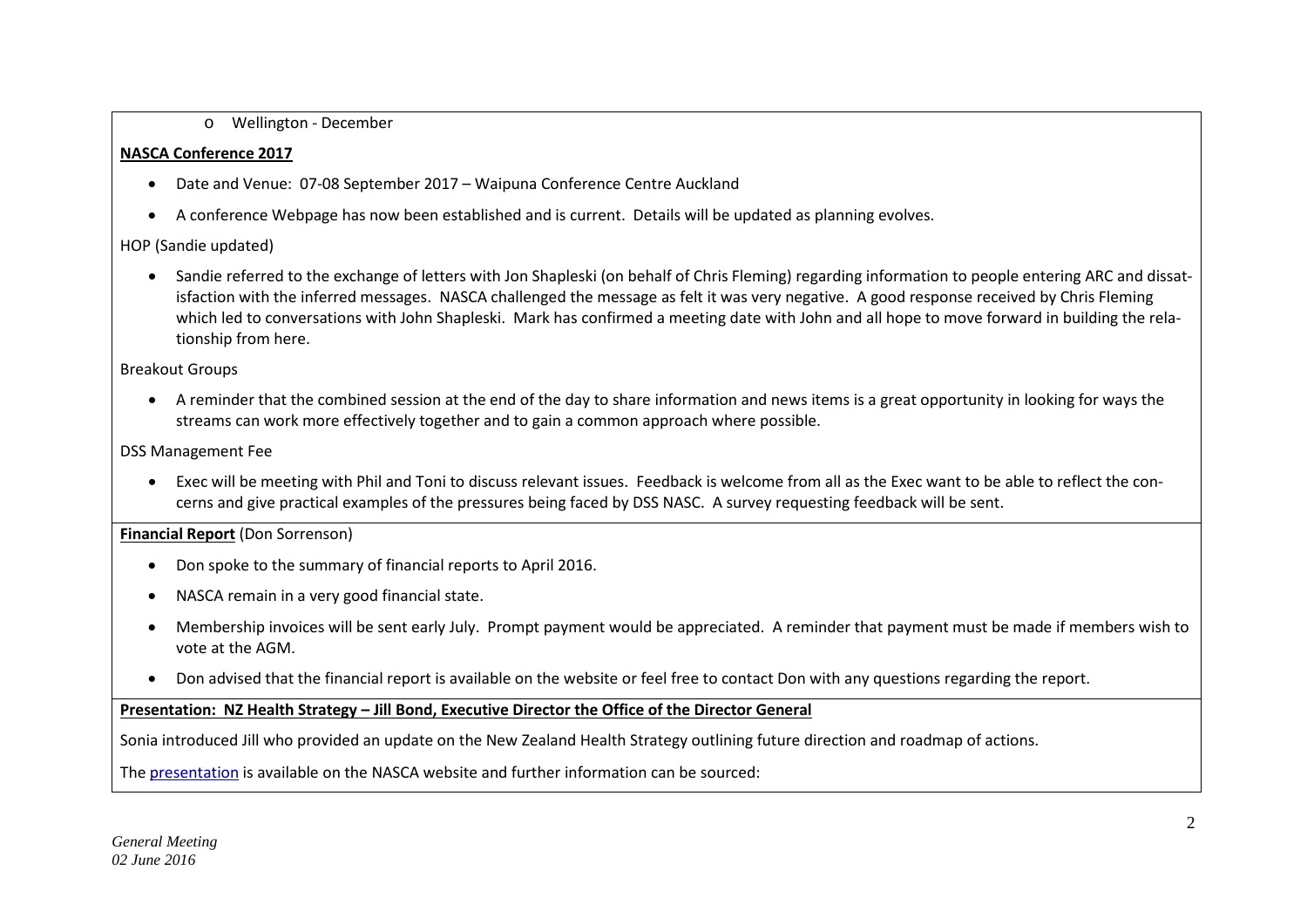- [New Zealand Health Strategy: Future direction](http://www.health.govt.nz/new-zealand-health-system/new-zealand-health-strategy-future-direction)
- [New Zealand Health Strategy: Roadmap of actions 2016](http://www.health.govt.nz/new-zealand-health-system/new-zealand-health-strategy-roadmap-actions-2016)

# **Presentation: Mangere Refugee Centre - Sarah Ward & Mel** (combined session)

Marlon introduced Sarah and Mel who provided information and discussion on NASC contribution to processes for migrants and refugees arriving in New Zealand. There was good discussion.

- Suggestion to have a key contact person within each NASC area to liaise with the team at MRC.
- CALD courses –– CALD refers to *culturally and linguistically diverse groups who are migrants and refugees from Asian, Middle Eastern Latin America and African backgrounds*. CALD provides training to help with transition processes and liaising with refugees. [http://www.ecald.com](http://www.ecald.com/)
- Next NASCA meeting it was suggested to arrange a tour through Refugee Centre to familiarise all with the Centre and contacts.

Th[e presentation](http://www.nznasca.co.nz/download/presentation-refugee-migrant-centre/?wpdmdl=3719) is available on the NASCA website

**Presentation via Teleconference – Bernadine McKenzie & Marlon Hepi** (combined session) **Maori Workplan & Service Delivery**

Th[e presentation](http://www.nznasca.co.nz/download/presentation-service-delivery-to-maori-bernadine-mckenzie/?wpdmdl=3722) is available on the NASCA website

**Helene Dore NPA** Updates on DSS National Practice Advisor Work Programme projects

- Phase 2 starting input from NASCs is encouraged
- 2.1: Data information and analysis involves guidance and sharing reporting that is available to NASC managers and supporting consistency in data entry.
- 2.2: Reviews and Reassessments will build on work started by Carol McDonald and aims to develop a flexible approach to the cycle of reviews and reassessments that balances risk and resource most effectively.
- 2.3: Good NASC practice will evolve over time. Define and agree on what good NASC Practice is. NASCs will have an opportunity to provide examples of good practice.
- 2.4: NASC Management induction and support. This involves the creation of a tool kit for newly appointed Managers.
- 2.5: NASCA website membership feedback required on what information will be most useful on the website… what information do NASCs want where, and how do NASCs want this to look?
- Other: SPA Review is in the final stages how would NASCs like to receive training for this what will work best and how to keep this alive and consistent. NASCs indicated that they are using the latest 2010 guide. This guide will be updated as part of the programme work.
- Any feedback regarding any of the above matters can be given to Helene and / or reference group Mark, Sonia, Phil, David.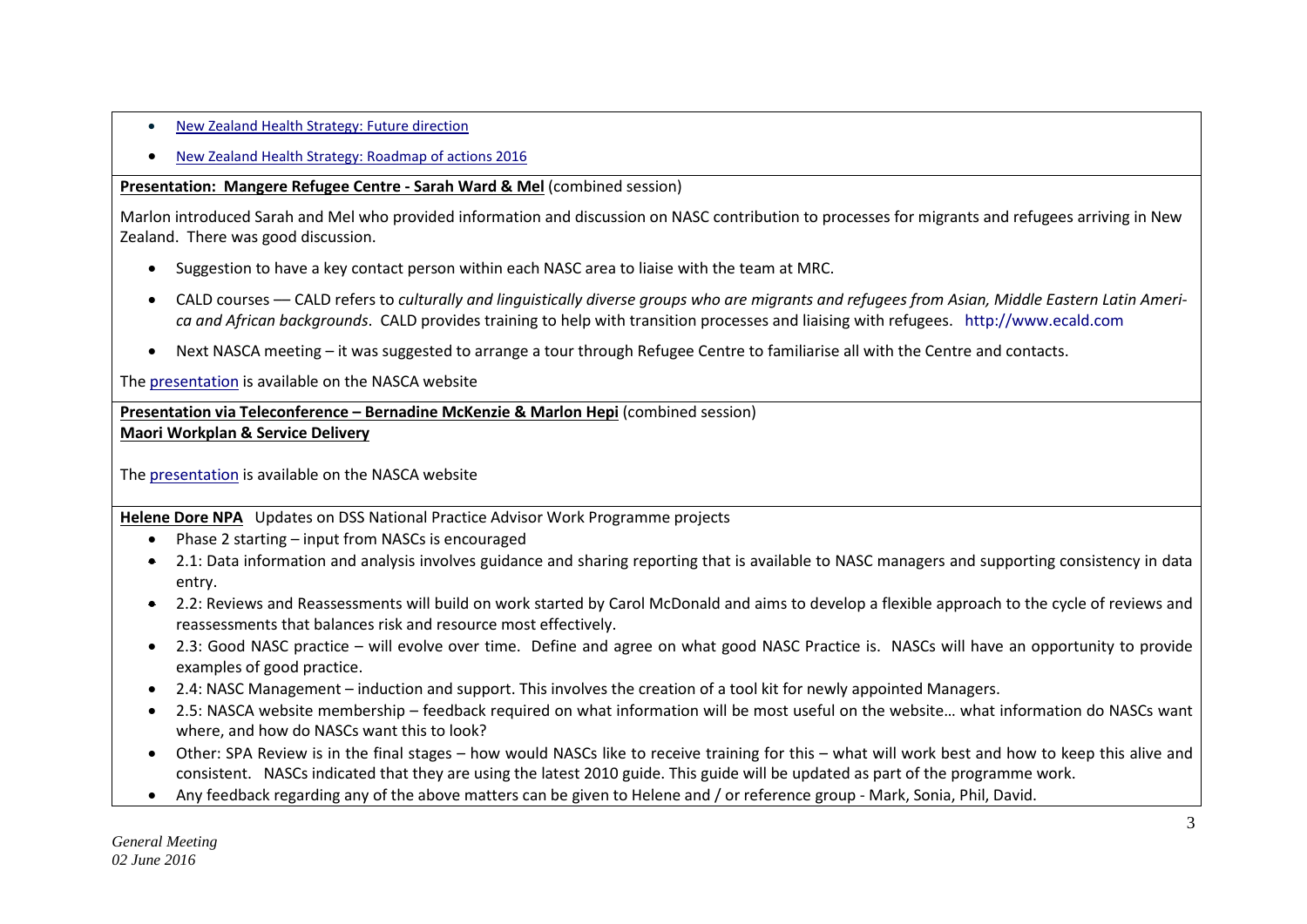### **Eligibility E Tool**

- Helene gave background as to why and how she has developed the tool and took all through the actual process noting in particular that the Tool currently has a DSS Focus and the intention is to have input from HOP and MH for shared funding and dispute areas.
- Sandie thought that NASCA should own the tool rather than MoH. Will help manage conversations from a neutral source.
- There was general agreement and consensus for NASCA to invest in this and to expand the tool to include HOP and MH.

### **3:00pm Combined Session and report back of discussion points within each stream**

- Each group reported back on their main discussion topics. Full notes from each breakout group will be available on the website in due course.
- **DSS** Karen Bailey
	- Jan NNR High & Complex packages and NASC processes
	- Consents and changes over time
	- Highlighted waiting times process
	- Provider behaviours
	- Socrates and Internasc process

### **HOP:** Sandie Kirkman

- Further discussion re NPA presentation
- Victims of crime entering residential care is there a process?
- Ops manual for HOP from NASCA perspective could be a joint venture with HOPs steering group
- InteRAI implications of TAS taking over consequences issues of client safety

## **MH:** Kym Park

- Waitemata & Auckland DHB variations in process individualised need
- Housing solutions for people with fire lighting arson issues / convictions legal frameworks / disclosures with residential providers / landlords

## **Julia Arnold**

• The Socrates contract with Julia through NASCA is coming to an end. NASCA will formerly acknowledge Julia's work with Socrates in some way. The Ministry have appointed another person to this role – to be introduced in due course.

# **Future Meeting Topics**

• Health & Safety Reforms – there was discussion as to whether this is still a topic of interest. If so, we need to know priorities and questions for discussion ie Clients presenting risk to staff, how the NASC support staff wellbeing. Dual responsibility between provider and NASC. Feedback is